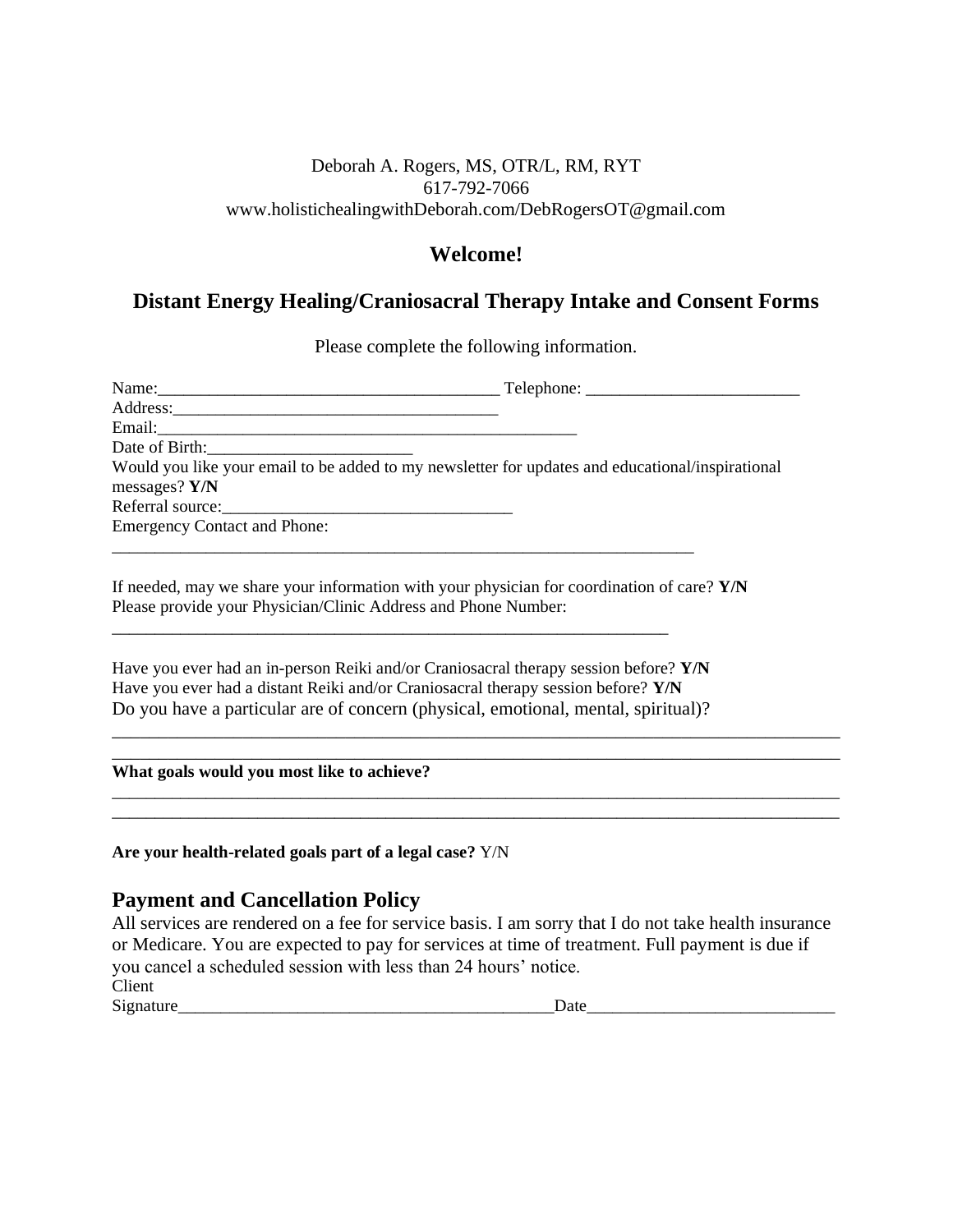# **Client Confidentiality/HIPPA Policy**

As a practitioner, I am dedicated to providing you with the best of care and protecting your privacy. I understand that under the Health Insurance Portability & Accountability Act of 1996 (HIPAA), I have certain rights to privacy regarding my protected health information. I understand this information can and will be used to conduct, plan, and direct treatment and follow-up among healthcare providers who may be involved in that treatment directly or indirectly as needed. I am aware that all information exchanged through verbal, written, email, and voicemail shall be confidential and the relationship between client and practitioner shall be respected. Confidentially between practitioner and client shall be maintained unless unlawful issues or intent to harm another or oneself dictate otherwise. This office will not use or disclose information about you for the purposes of marketing and will not sell your information to unrelated companies.

#### Patient Rights:

Upon written request you have the right to access, review or receive copies of your healthcare records. You have the right to provide a written request of how your private information is used or disclosed to carry out treatment, payment, or healthcare operations.

I, \_\_\_\_\_\_\_\_\_\_\_\_\_\_\_\_\_\_\_\_\_\_\_\_\_\_\_\_\_, have read, reviewed, understand and agree to the statement of the Privacy Practices for healthcare services.

Client Signature Date

#### **DISTANT ENERGY HEALING MODALITIES INFORMED CONSENT TO TREAT**

**I** hereby request and consent to the performance of energy healing modalities and treatments, including distant Reiki, distant craniosacral therapy, guided meditation/visualization instruction, coaching. I will immediately notify Deborah A Rogers of any unanticipated or unpleasant effects associated with any of the energy modalities applied. **I** have been informed that energy medicine is a generally safe method of treatment, but that shifts in energy occur and may create some physical, emotional or spiritual effects which may include feeling warmth or cold sensations, physical tingling, feeling lighter energetically, feeling more balanced and centered, mild fatigue, thirst, shifts of perception, etc. I do not expect the energy practitioner to be able to anticipate and explain all possible consequences of energy treatment, and I wish to rely on the energy practitioner to exercise judgment during the course of treatment which the energy practitioner exercises a best and highest interest for healing, based upon the facts then known and for my best interest and highest good. I understand that results are not guaranteed.

**B**y voluntarily signing below, I show that I have read, or have had read to me, the above consent to treatment, have been told about the risks and benefits of energy medicine and intuitive energy healing and other energy modalities, and have had an opportunity to ask questions. I intend this consent form to cover the entire course of my energy treatments for my present condition and for any future conditions(s) for which I seek any energy healing modalities.

| Client Signature:            | Date: |
|------------------------------|-------|
|                              |       |
| (Or Patient Representative): |       |